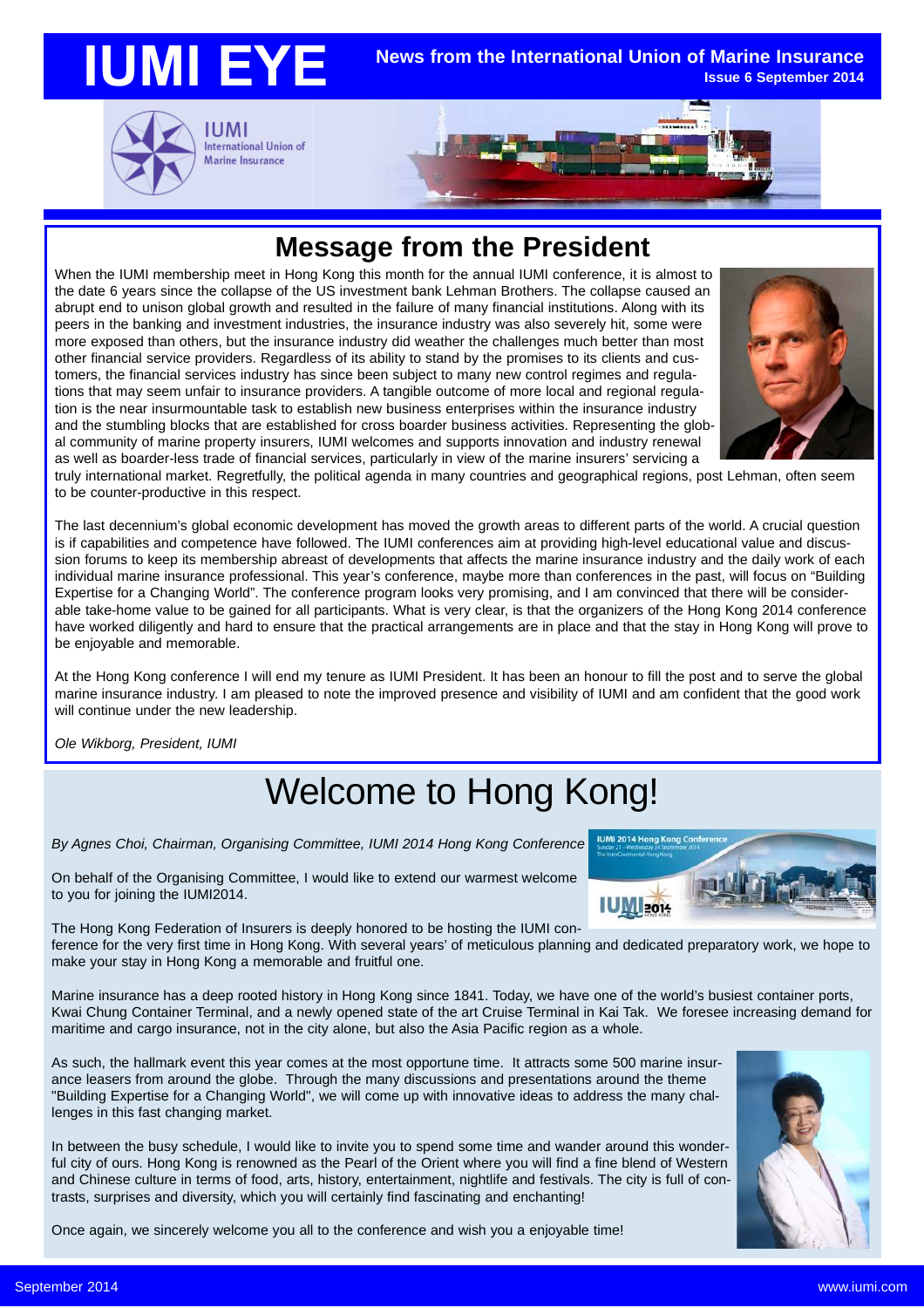# Q&A with Richard Gluck International Federation of Freight Forwarders Associations

## **'Innovation will meet the salvage challenges of tomorrow'**

*In the latest of our regular profile articles IUMI Eye puts the questions to Richard Gluck, Chairman of the Advisory Body on Legal Matters at FIATA, the International Federation of Freight Forwarders Associations. FIATA was founded in Vienna on 31 May1926 and is a non-governmental organisation, representing an industry covering approximately 40,000 forwarding and logistics firms,* also known as the "Architects of Transport", emploving around 8 - 10 million people in 150 countries. It became an IUMI Affiliate in *Spring 2014.*

Mr Gluck is an attorney with the Washington, DC office of Garvey Schubert Barer. He has thirty-five years of experience in Washington practicing transportation law, and appears regularly before Federal government departments and agencies such as the Federal Maritime Commission, the Departments of Transportation, Defense, State and Homeland Security. He represents third party logistics companies, freight brokers, domestic and international shipping lines, non-vessel-operating common carriers, freight forwarders, shippers, shippers' associations, port authorities, terminal operators, insurance companies and trade associations. Mr. Gluck is outside general counsel to the Transportation Intermediaries Association (TIA), the largest trade association for third party logistics companies in the United States. TIA is the U.S. member of FIATA, the International Federation of Freight Forwarders Associations. Mr. Gluck serves as the chairman of FIATA's Advisory Body on Legal Matters, as the U.S. delegate to its Working Group on Sea Transport and as a member of the "international leadership group" of its board of directors. He was the representative of FIATA and TIA to the United Nations Conference on International Trade Law (UNCITRAL) in its deliberations on the proposed ocean cargo liability convention known as the "Rotterdam Rules.

### **How do you view the marine insurance market?**

I am less a market maker than an observer of the general market conditions. In my view, the ever-evolving risks to be covered are going to challenge underwriters to apply their risk assessment expertise to entirely new fields, and to some old ones that have been resurrected. Just imagine that the issue of piracy was next to forgotten in the recesses of history (in the U.S. we have the stories of the Barbary Pirates from the 18th century) until we discovered it was alive and knocking on the door. And coverage for war risk and terrorism must be re-evaluated day to day based on world events. FIATA receives repeated inquiries about sanctions compliance as well, and we depend upon our insurance industry members for guidance on the intricacies of the UN, US and EC regimes for our members.

However the biggest changes in my view are yet to come, stemming from environmental concerns and innovations in information technology. The shift to natural gas as a fuel and as a commodity in liquid form, and the related construction (or conversion) of vessels, with the building of attendant shore side port, storage and transmission facilities, will pose a big challenge for insurers. Given the emissions requirements imposed by national and international law, the maritime industry will have no choice but to adapt, and underwriters will have to come up with cost-effective ways of covering the new sorts of risks that will undoubtedly ensue.



As to information technology, my experience as FIATA's delegate to the ongoing UNCITRAL working group on electronic transferable documents has convinced me that the maritime industry in many parts of the world is lagging far behind other sectors in the use of electronic records in lieu of paper documents, which can be easily counterfeited or lost. FIATA has underway a pilot program for the conversion of its Forwarders Bill of Lading to electronic form for financing transactions, and there are other initiatives being considered in this area. (We will have a panel on this subject at the upcoming FIATA Congress in Istanbul on October 16th). Insurance must be incorporated into the electronic transaction model as well. First movers on this will have a competitive edge, because they will be able to test and refine their product offerings as the market evolves to meet the needs of the industry. Other uses of electronic records, incorporating them into mobile technology, are emerging and will likely come into common use in the near future.

One additional element that may alter the landscape is the possible ratification of the Rotterdam Rules. As US delegate I am in favor, but I must also accept that there are different views and FIATA abstained from taking a position for this reason. The rest of the world is waiting for the US to act, and we expect the US eventually to ratify the convention. Assuming nineteen other countries also ratify, once the convention comes into force the insurance market will have to adjust accordingly. The Rotterdam Rules contain many provisions facilitating the use of electronic documentation, and I believe its ratification will speed the adoption of such technology world wide.

### **Is there anything you would like to see marine underwriters do differently or better?**

As chair of FIATA's Advisory Body Legal Matters I see many day-to-day business risk management issues that would benefit from greater involvement by the insurance industry to assist our members in adopting best practices to avoid losses.

### **What is the biggest issue currently for your organisation?**

Probably the biggest issue in FIATA at this point in time is the negotiation of a new framework agreement to facilitate the work of airlines and forwarders. . . . / continued on next page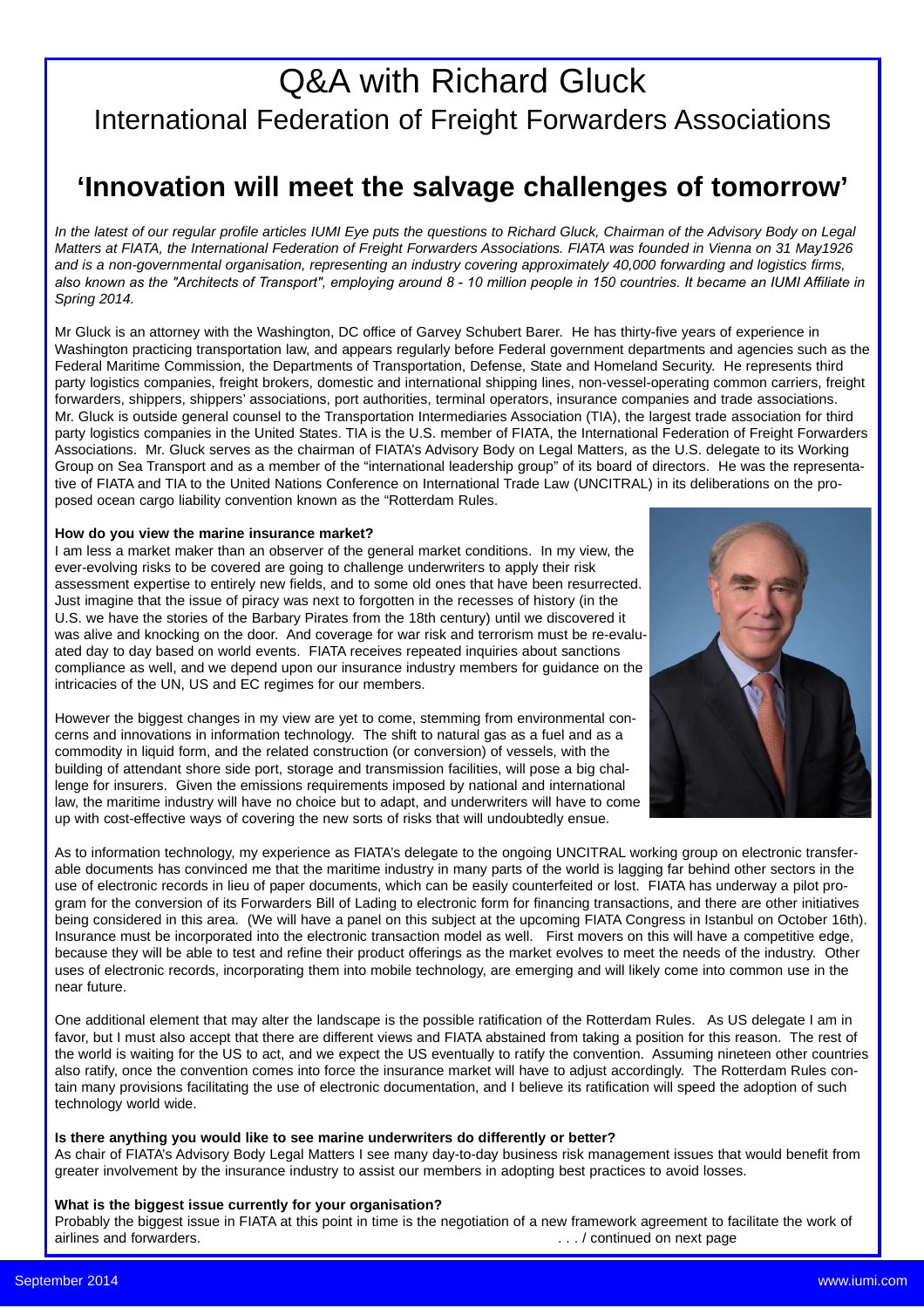### **Q and A with Richard Gluck (continued)**

This is a negotiation involving a delegation from FIATA representing forwarders and IATA representing airlines. The existing standard form of agency agreement, dating back many years, is no longer current in view of the big changes we have seen in the market: forwarders are no longer commissioned sales agents for the air carriers, but instead now act as shippers or customers of the airlines, and as non-asset based carriers in their own right. While not directly involved in the negotiations, our FIATA Advisory Body Legal Matters has been consulted from time to time for legal advice, so we have been following progress closely. I wish my colleagues who are working on this success, as it is a crucial agreement that will enable both parties to adjust and prosper in the new marketplace for air cargo services that has emerged in recent years. Of course, we are also being careful to make sure that any actions taken are in compliance with the competition laws of every region affected--a challenging exercise in its own right. On another front, we have formed a new internal working group that is forging closer relationships with the international financial institutions such as the World Bank, and with the UN, to advise on the logistics infrastructure needs of developing regions of the world where we have may national associations requiring assistance.

### **If you were not in your current role what would be your ideal job?**

I would be a book publisher and editor. It would be great fun to meet the creative minds at work in so many different fields of fiction and nonfiction alike. I am also fascinated by the disruptive effects that e-books are having on the industry.

### **What is the most important thing on your desk?**

My glass paperweight with drawings of three monkeys inside reminding me: "see no evil, hear no evil, and speak no evil."

# IMO Maritime Safety Committee 93rd session May 2014

### *By By Nick Gooding, FC 11, IUMI Alternate Officer at IMO*

IUMI were represented by General Secretary Lars Lange and Nick Gooding during the, eight day, meeting of the IMO MSC held in London in May.

The main matters of interest for IUMI members were:

#### 1) THE POLAR CODE

The Committee considered the report of the Polar Code Working Group in Plenary session and approved it general and agreed the draft of a new SOLAS chapter X1V with a view to adoption at MSC 94 in November 2014. As the Code will only apply to ships engaged in international voyages it means it will only be applicable to a very small percentage of the world fleet.

### 2) COSTA CONCORDIA

The Committee considered a paper from Italy which provided an update on the investigation into the Costa Concordia casualty. The paper was referred to a working group for detailed consideration.

### 3) PIRACY AND ARMED ROBBERY AGAINST SHIPS

A discussion was held on an ISO Publicly Available Specification (PAS 28007) for private armed security firms. It was agreed that the standard should be included in the IMO's guidance on the use of these firms following further consideration at the next session. The Committee encouraged member states to bring ISO PAS 28007 to the attention of their national standards' bodies and other stakeholders.

### 4) VERIFICATION OF THE GROSS MASS OF A CONTAINER

After discussion the Committee felt it necessary that the requirements for verification of the gross mass of containers be implemented globally at the earliest opportunity for the enhancement of the safety of large containerships. The Committee approved draft amendments to SOLAS with a view to adoption at MSC 94.

### 5) IMPLEMENTATION OF THE IMSBC CODE

A paper was submitted by INTERCARGO and IACS drawing attention to the importance of compliance with IMSBC Code to enhance maritime safety. The Committee invited delegations to consider what further action they can take to promote global implementation of the Code.

### 6) OUT OF SPECIFICATION MARINE FUELS

A paper submitted by … drew attention to the potential safety implications arising from the supply of "Out of Specification" marine fuels. The paper suggested that consideration to the development of:

a) Unified IMO guidance on sampling, verification and documentation of fuel supplied on board to cover both SOLAS and MARPOL aspects

b) Requirements for random inspection and sampling prior to loading on board.

Member States and International Organizations were asked to submit proposals with a view to developing a specific way forward.

A number of matters were forwarded for consideration at the next meeting of the Committee to be held in November 2014. We shall be in attendance to report on the outcomes.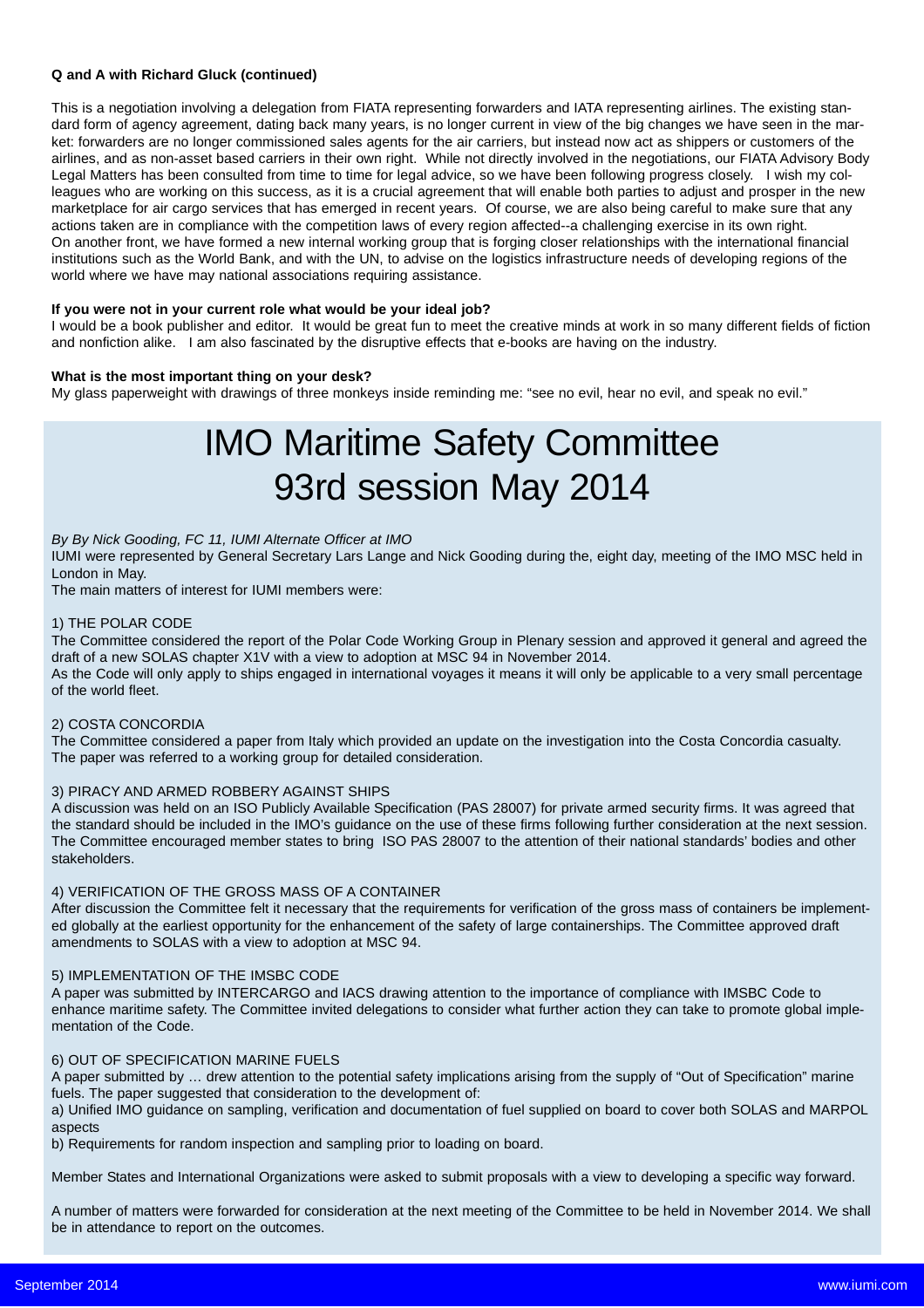## Sanctions: ensuring compliance

*By Daniel Martin, Holman Fenwick Willan LLP, IUMI Professional Partner, www.hfw.com*

The ongoing crisis in Ukraine, and escalating sanctions imposed by the EU, US and other national governments mean that sanctions are now front page news. Huge penalties imposed on banks mean that sanctions are on the business pages as well. But away from the headlines, what should marine insurers actually be doing, in order to ensure compliance?



Stage 1 is to understand the risk. As ever, this comes down to understanding who you are

holman fenwick willan hfw

insuring, for what risks and where in the world. Insurers need to educate the brokers, local agents and anyone else who brings business through the door, so that they can ask the right questions and not expose insurers. Once you have carried out your due diligence, you need to make sure that you keep a paper trail to show the checks you carried out and why you decided it was safe to proceed.

Stage 2 is to write the policy on the correct terms. This will include warranties from the assured, as well as a robust sanctions exclusion clause. The market sanctions clause is a useful starting point, but you should also consider specifically excluding any particular risks which you know cannot be written without violating the sanctions (and ensure that no premium is collected in respect of these risks).

Stage 3 is to deal with claims. You need to find out as much information as you can before you provide security or pay any claims. Again this boils down to the who, what, where and when of the claim. The beneficiary may be a third party you were not previously aware of, or a subrogated insurer, and they need to be checked. You also need to work closely with your bank to check that you can make the necessary payments.

Given all of the focus on them, sanctions are clearly here to stay, at least for the short term, and insurers need to ensure that they have in place a process to ensure compliance. Otherwise, when regulators turn their attention away from the banks, insurers may find themselves in the firing line.



# Workshop on the mutual recognition of EU certificates

*By Helle Hammer, Managing Director, Cefor and Chair of the IUMI Political Forum*

Will an EU Regulation requiring Mutual Recognition (MR) of class certificates for materials, components and equipment compromise safety and the role of class as a key component of today's safety regime at sea? This question has been raised by IUMI, and was set at rest by Christine Berg, Head of Unit, Maritime Safety at the European Commission during a workshop in London 28 May. According to Ms. Berg, Article 10.1. of EU Regulation (EC) 391/2009 is focused on MR of materials, equipment and components that contain low safety critical aspects, and is not intended to go beyond that.

The workshop was organized by the EU Recognized Organisations (ROs) and SEA Europe - the European Ships and Maritime Equipment Association - in order to discuss the current status of the implementation and seek views on the long term vision of MR. The EU ROs have identified appropriate cases for MR through an agreed set of procedures and technical requirements.

The approach is based on a safety hierarchy of six levels, and contains an explanation for where MR can be applied without compromising safety. Levels one and two include products with no or very low impact on safety. Level three products are currently under consideration. As per end May the first four certificates had been issued.

IUMI, represented in the workshop by Lars Lange and Helle Hammer, argued that the scope of the MR should be limited to materials, equipment and components of proven low safety criticality as identified in level three. IUMI recommends that for more safety critical materials, equipment and components, the certification and approval should be carried out by the society responsible for classing the vessel.



The workshop concluded with a general consensus in favour of consolidating work on implementation at safety hierarchy level three. However, based on some differing views on how far the MR should be expanded, discussions are likely to continue on where to draw the final line.

Global acceptability was also addressed during the workshop, as well as the need to continue a close cooperation with industry associations. The IUMI Political Forum will give priority to this cooperation, including participation in a study commissioned by the European Council regarding the implementation of MR that is to be completed by the end of 2014.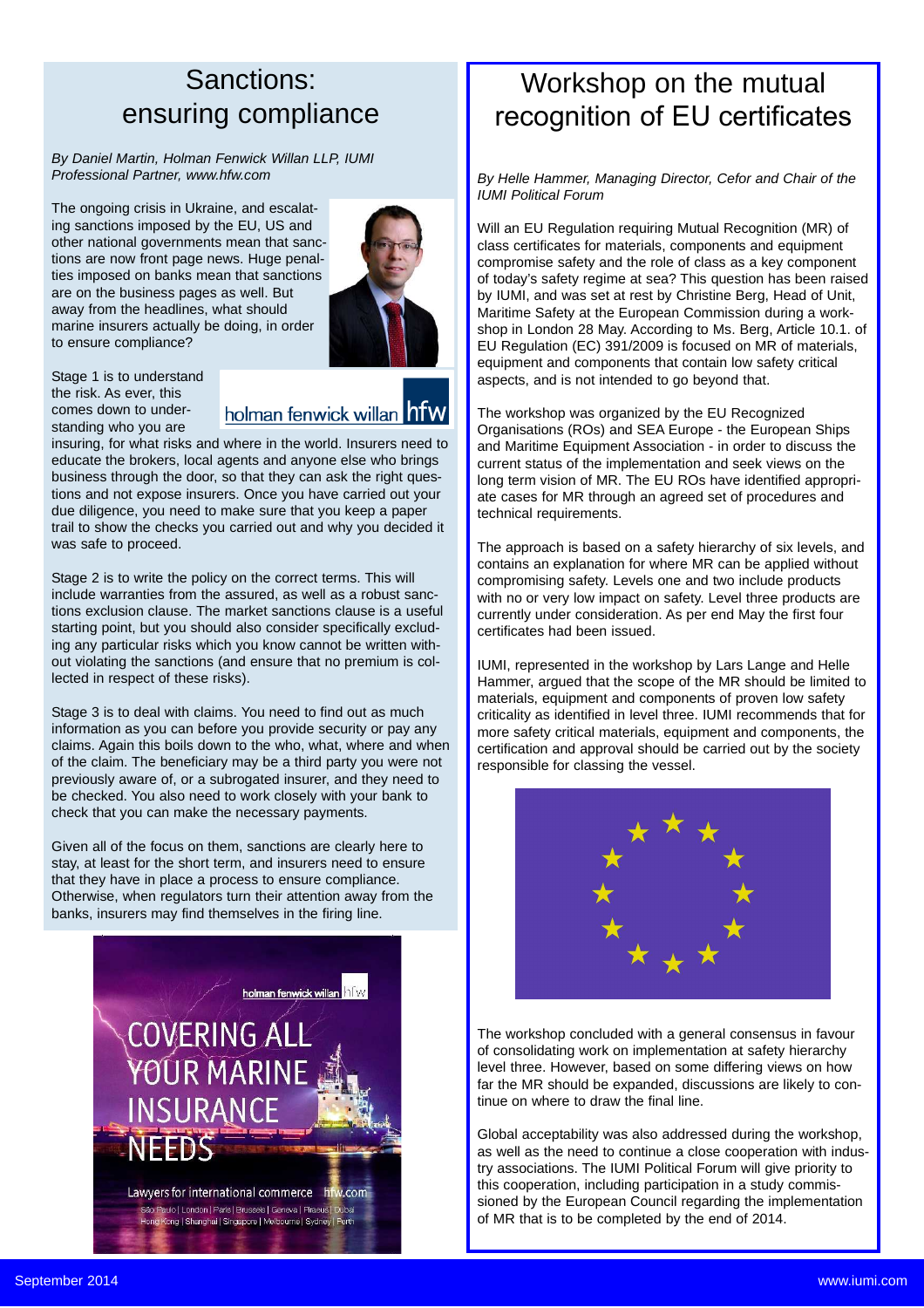# Ocean transport of dangerous goods containers

*By Nico Nöldner, Graduate Engineer, Operations Manager, Battermann & Tillery, IUMI Professional Partner, Germany www.ba-ty.com* **BATTERMANN&TILLERY** 

Transport of dangerous goods in containers on ocean vessels constitutes a challenge for all parties involved concerning compliance with pertinent regulations. For international maritime shipping, these regulations are subsumed i. a. in the IMDG Code (International Maritime Dangerous Goods Code).

Recurring incidents underline the importance of complying with all regulations, throughout the entire transport chain. In this respect, particular attention is to be paid to incidents which are attributable to avoidable mistakes concerning packaging, stowage and securing.

The general public was alerted to these risks by the accidents involving the ocean vessels "HANJIN PENNSYLVANIA" in 2003 or "MSC FLAMINIA" in 2012.

Minimising the risks during transport of dangerous goods starts with the shipper, who has to ensure that the goods are classified pursuant to pertinent regulations. The shipper is responsible for choosing suitable packaging and marking of the cargo. Furthermore, the shipper is to disclose any possible risks to the freight forwarder and other parties involved in transport.

It is essential that the packaging is suitable, sound and properly protects the goods. Damaged packaging has to be replaced prior to shipping as it may not withstand normal strains of transport. Leakage and changes in temperature, humidity, and pressure must be avoided.

The cargo securing measures for dangerous goods inside containers do not differ significantly from those for other cargo. Shifting, tilting or dropping of the cargo has to be avoided. Apart from a tight and form-fitting stowage, cargo securing equipment such as anti-slip mats, lashing belts/straps, dunnage and special airbags are suitable means in this respect.

Furthermore, stowage regulations apply to the transport of dangerous goods containers on ocean vessels. For instance, on deck or below deck stowage may be required; certain dangerous goods may be stowed only in specially secured areas. In some cases, dangerous goods have to be monitored throughout the entire ocean passage, for instance with regard to temperature. Dangerous goods that could cause dangerous chemical reactions when they mix are to be separated. Stowage in the vicinity of feed and foodstuffs may have to be avoided to prevent contamination. It can thus pose an enormous risk if the pertinent regulations concerning co-loading, separation of certain dangerous goods, loading of damaged packing units, unsuitable stowage and securing, and classification of dangerous goods are ignored.

## Sailors' Society thanks IUMI for charitable donation

Once again the IUMI Annual Conference will have a charitable element this year with the Sailors' society the beneficiary. A cheque will be presented to the society on the Monday iof the conference. In light of the donation the charity has sent a special message to IUMI and its membership. The Sailors' Society would like to thank the IUMI members for their generosity in donating US\$10,000 towards our life-changing work with seafarers and their families. Your generosity will enable us to continue transforming the lives of the world's 1.5 million seafarers, through chaplaincy, education and the relief of poverty and distress. Sailors' Society pairs multidenominational ministry with outreach work in seafaring communities and targeted support to seafarers' families, so that we can meet their needs in port, at home and at sea. With 168 active ship visitors in 47 global ports, including Surabaya, Jakarta, Belawan, Manila, Subic Bay, Visakhapatnam, Gangavaram and Kakinada, we can



respond quickly and effectively to seafarers' needs. Our wider reach spans 22 countries, where we provide services from feeding programmes, to welfare support, to community rebuilding.

One such project is rebuilding communities devastated by Typhoon Haiyan. After an incredible response by the shipping industry to our Emergency Appeal, Sailors' Society partnered with the Homer Foundation to provide fishing boats for struggling seafarers' families, helping these communities to once again become strong and self-sustaining. In its early stages, 10 families have already benefitted from the project. Our Subic Bay chaplain, Jasper del Rosario, who assisted families in the immediate aftermath of the tragedy, returned to Panay and Roxas City to witness the launch of these boats. He reported his joy at seeing a practical resolution to their troubles, having provided pastoral support on his previous visit. "The launch project is a great success – I spent time with the family of one seafarer who is currently away at sea. His father is ill and cannot work, so the fishing boat Sailors' Society has provided, means his wife and extended family are able to fill the income gap."

To learn more about our work transforming seafarers' lives, visit www.sailors-society.org or call +44 (0)2380 515 950.



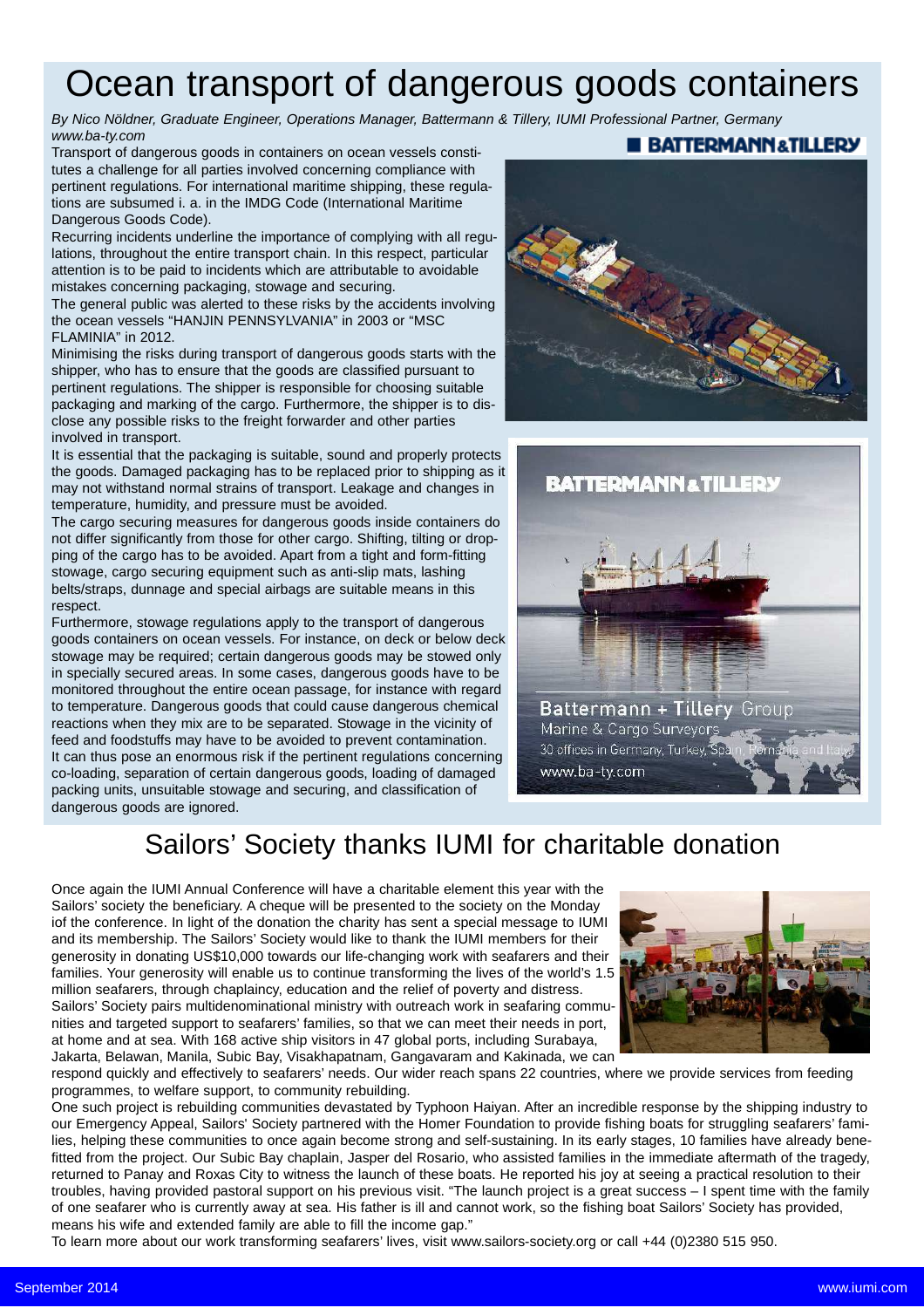## Consultancy and surveys concerning extra heavy cargo transportation and towing

*By Takeshi Saito, Marine Surveyor/General Manager, 1st Survey Service Center, Nippon Kaiji Kentei Kyokai (NKKK), IUMI Professional Partner. www.nkkk.or.jp*

Since our foundation in 1913, our Association has been carrying out work that is useful to the business world by providing surveys, analyses and other types of service for marine affairs and the international cargo trade as an international comprehensive survey and consultancy organization.



NKKK offers appropriate methods of resolving all kinds of issues incident to carriage of various cargoes, including various modes of transportation and international intermodal transport.

For a big project, a transportation plan for large machinery is normally subject to the consent of its owner. In such a case, NKKK evaluates the feasibility and suitability of plans made by a contractor and/or vendor, and finally issues a survey report.

NKKK has received special acclaim from foreign applicants for such survey reports, and also received survey requests from major domestic makers, engineering companies, etc.

For such purposes, NKKK supports your planning in the following ways:

1) Determining suitable environmental conditions, including wave height, period, wind speed, etc,

2) Determining expected and/or maximum accelerations using computerized analysis or other proper method.

3) Review and/or design of stowage and sea-fastening

4) Examination of vessel's strength

5) Reviewing plans of voyage and/or towage

NKKK consulting services regarding intermodal transport receive special trust and acclaim from various major insurers, as contributing to improvement of logistical quality and reliability.

Besides, NKKK offers various other supervisory services, including route survey, assessment of transportation environment, etc.

For more information, we kindly invite you to visit our website at www.nkkk.or.jp



# Managing the risk of extraordinary corrosion

*By Andreas Meidell, Partner, Advokatfirmaet Thommessen AS, IUMI Professional Partner. www.thommessen.no* Under the Norwegian Marine Insurance Plan 2013 (NMIP) corrosion is excluded from cover, but the exclusion is rather limited. In most cases of unusual and extraordinary corrosion insurance cover will still be provided by the NMIP.

The starting point according to NMIP is an insurance cover against "all perils". But even if the NMIP provides for a wide protection of the insured against all perils that may strike the insured objects, it is still the case that any marine insurance will be concerned only with risks, and not with certainties. This implies that foreseeable losses that occur over time will have to be the sole responsibility and risk of the assured. Normal corrosion is among



such "ordinary risks", and this is something the assured must take into account in his operational and maintenance planning.

Although the exclusion for corrosion in NMIP clause 12-3 simply refers to "corrosion" along with wear and tear, inadequate maintenance etc, it is made clear in the Commentaries to the provision that it does not exclude all kinds of corrosion. Some rapid forms of corrosion, e.g. caused chemically by acids or biologically by SRB, will typically be a form of unusual or irregular corrosion that incur rapidly, and thus makes quite another impact than the usual ordinary corrosion that is envisaged by the exclusion. But there are other possible provisions of the NMIP that may exclude losses caused by corrosion damage.

One aspect concerns the relationship with the exclusion for error in design.. It could be the situation that an error in design has caused the environment extraordinary corrosion. However, the exclusion for error in design in clause 12-4 only applies to the particular part in question, and not to the consequential damages. Furthermore, the exclusion for error in design does not apply if the particular design was approved by the classification society. Thus, this exclusion is quite limited, and will probably not very often lead to losses caused by corrosion being excluded.

Another aspect is the possibilities that underwriters have to limit or exclude the insurance cover in cases where the insured has acted grossly negligent. NMIP clause 3-33 states that if the casualty has been brought about by gross negligence on behalf of the assured, then the liability of the insurer may be reduced according to a determination based on the degree of fault and the general circumstances. As ship-owners and operators are becoming increasingly aware of the risks related to a corrosion caused by acids and SRB, one would assume that underwriters might invoke this defense more in the future. In our experience, however, it is rather difficult for underwriters to successfully invoke gross negligence as a defense. On the other hand, we have seen that many cases are settled with some reduction in cover when it is clear that the assured was aware of the risk of extraordinary corrosion without taking proper measures to avoid it.

Under the NMIP, unusual and extraordinary corrosion will generally be covered under the "all perils" principle. But the assured could risk discussion with underwriters in cases where they have not been diligent enough when there is a clear risk or other warning signs of such extraordinary corrosion.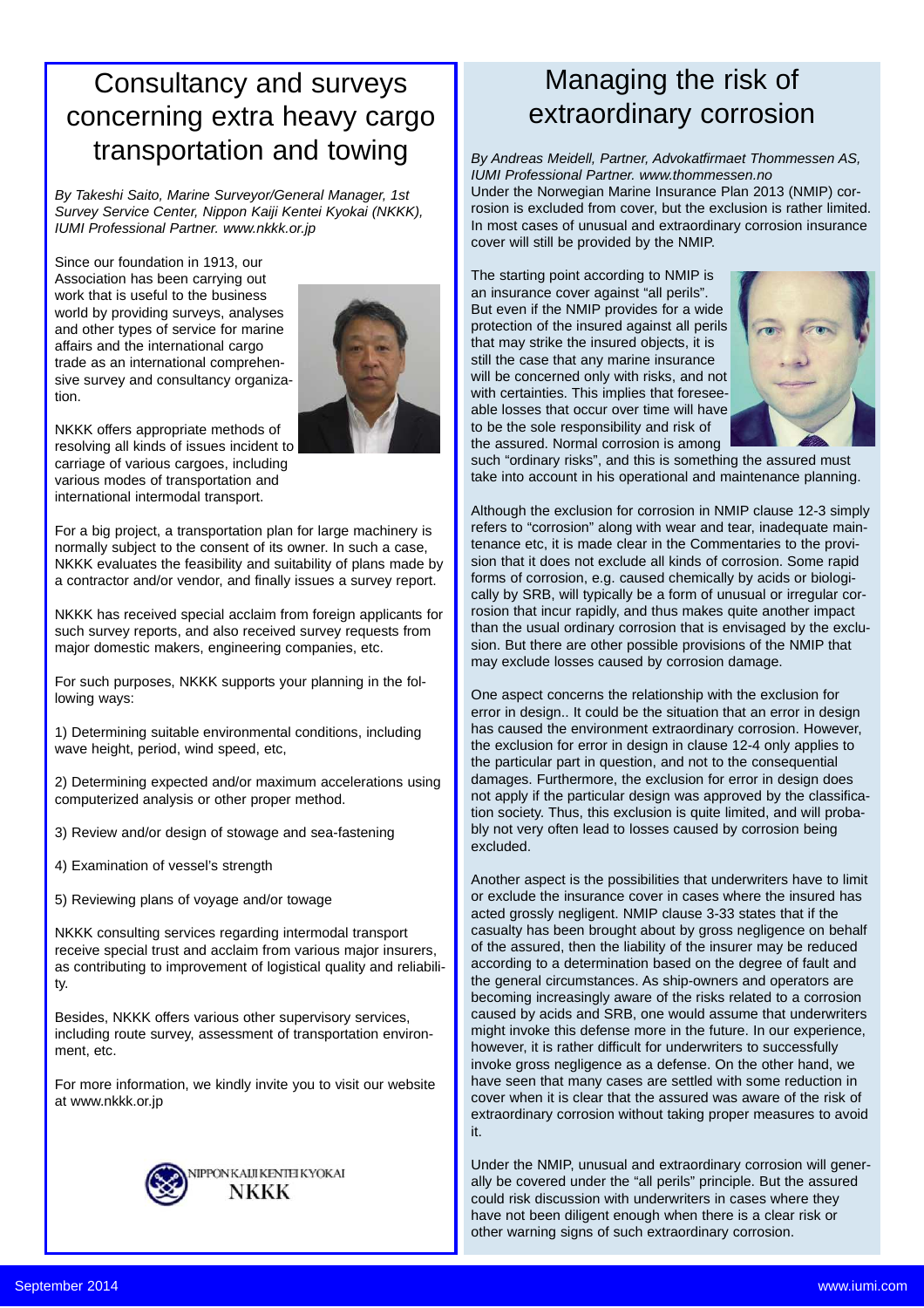### Gulf of Guinea piracy set to endure

### *By Jon Guy, Editor, IUMI Eye*

The Joint Cargo Committee was given a presentation report by John Cochrane of intelligence advisers IHs on the threat of piracy n the Gulf of Guinea where attacks continue to outstrip those off the West Coast of Africa.

There have been seven reported offshore incidents targeting merchant shipping (including four tankers) in the last quarter (1 May-25 July 2014). On 4 June, the tanker 'Fair Artemis' was hijacked off Ghana. The tanker was found off Lagos, Nigeria, on 11 June; 3,500 MT of oil had been stolen.

The JCC was told Gulf of Guinea piracy does not have the global impact of Somali piracy but hijackings for oil theft have become more frequent. Organised crime based in the Niger Delta and the availability of a black market for stolen oil are the equivalent of Somali pirates' safe havens.

Most maritime traffic in the Gulf of Guinea is regional and ships are generally targeted by violent crime when they are at anchor in or off the region's congested ports, particularly Lagos, the Niger Delta and Abidjan, not, as in case of the Gulf of Aden, when they are underway.

Most of this crime does not meet the UN Convention on the Law of the Sea (UNC-LOS) definition of 'piracy', as it occurs inside territorial waters, not on the high seas.

Gulf of Guinea pirates are mainly, but not exclusively, drawn from criminal gangs based in the Niger Delta. They are better armed and organised than Somali pirates and more violent. However the report warned that a solution would need to be found onshore.

Piracy risks will only be significantly reduced if, onshore, the Nigerian government leads the region by taking effective political and social action to resolve underlying factors, including corruption and criminality, in the Niger Delta, and passes legislation to allow security forces to mount intelligence-led operations targeting the vessels used for oil theft.

IHS assesses that the Nigerian government is unlikely to take such effective action in at least the one-year outlook, given the vested political and military interests benefiting from organised crime and corruption, the government's preoccupation with the Boko Haram insurgency in the north-east, and the likelihood of increased violent civil unrest associated with rival parties seeking to maximise their influence during the run-up to the 2015 presidential elections.

The full report can be found on the IUMI website www.iumi.com.



### Wreck removal convention to enter into force in 2015

*By Nick Gooding, FC 11, IUMI Alternate Officer at IMO*

The Nairobi International Convention on the Removal of Wrecks will enter into force on 14 April 2015 following the deposit, on 14 April 2014, of an instrument of ratification by Denmark, with the International Maritime Organization (IMO).



Among several provisions, the convention will place financial responsibility for the removal of certain hazardous wrecks on ship-owners, making insurance, or some other form of financial security, compulsory.

Denmark became the 10th country to ratify the convention, thereby triggering its entry into force exactly 12 months later.

The convention will fill a gap in the existing international legal framework by providing the first set of uniform international rules aimed at ensuring the prompt and effective removal of wrecks located beyond a country's territorial sea.

The Convention also contains a clause enabling States Parties to 'opt in' to apply certain provisions to their territory, including their territorial sea.

The convention will provide a sound legal basis for states to remove, or have removed, shipwrecks that may have the potential to affect adversely the safety of lives, goods and property at sea, as well as the marine and coastal environment.

It will make ship-owners financially liable and require them to take out insurance or provide other financial security to cover the costs of wreck removal. It will also provide states with a right of direct action against insurers

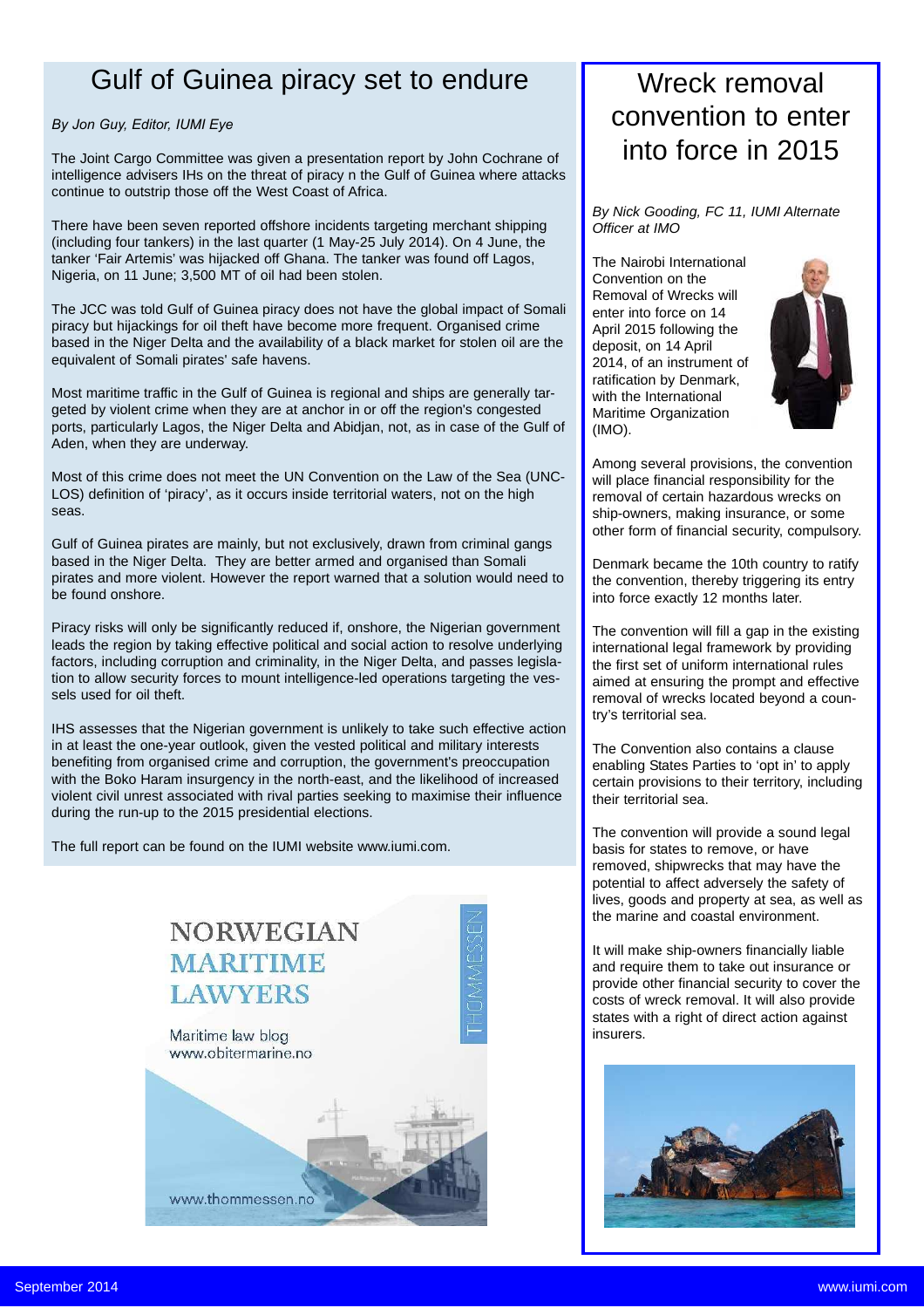# Report from IUMI Spring Meeting Rio, May 2014

### *By Lars Lange, IUMI Secretary General*

In May 2014 the members of the IUMI Executive Committee (EC) had the opportunity to hold the annual IUMI EC Spring Meeting in Rio de Janeiro. Invited by the Brazilian insurance association FENSEG, on day one of the meeting, IUMI had the opportunity to take part in a local marine insurance market event with about 150 participants from the local markets.

The confer-ence gave IUMI EC members the opportunity to inform Brazilian participants of recent IUMI developments and especially about the current working focus of IUMI and issues relevant for IUMI's current political agenda. The IUMI EC members also had the possibility to learn more about the local marine insurance market during a number of presentations held by Brazilian marine insurance market representatives. Further information and some of the presentations can be found at www.cnseg.org. The second day *Triunfo Logistica Port Terminal Rio de Janeiro*of the meeting was used for the traditional EC spring meeting.

In addition, IUMI EC members visited the port facilities at the Triunfo Logistica port terminal and got an overview of the developing Brazilian maritime business. Brazil's port system consists of 37 organized ports, including sea and river ports, and 128 private use terminals (TUP). Over 90% of Brazil's foreign trade is carried out through these ports and terminals. According to the National Waterway Transportation Agency, the volume of cargo handled at the ports and TUPs in 2013 was 929 million tons, an increase of around 3% from the previous year.

The IUMI president Ole Wikborg thanked FENSEG and all persons involved in the preparations for the very instructive stay and the excellent opportunity to strengthen IUMI's relationship with the Brazilian marine insurance market.





*IUMI President Ole Wikborg during his presentation*

# Joint paper by maritime industry to IMO MEPC 67 on ballast water management (BWM)

### *By Lars Lange, IUMI Secretary General*

Since the introduction of steel hulled vessels, water has been used as ballast to stabilize vessels at sea. Ballast water is pumped in to maintain safe operating conditions throughout a voyage. This may pose serious ecological problems due to the multitude of marine species carried in ships' ballast water: The transferred species may survive to establish a reproductive population in the host environment.

Since the late 1980s IMO's Marine Environment Protection Committee (MEPC) is working on this issue. In 2004 the International Convention for the Control and Management of Ships' Ballast Water and Sediments (BWM Convention) was adopted. The Convention will require all ships to implement a Ballast Water Management Plan and Record Book and to carry out ballast water management procedures to a given standard. The BWM Convention requires that ballast water management systems used comply with the Convention and must be approved by the Administration (G8). The Convention will enter into force 12 months after ratification by 30 States, representing 35% of world merchant shipping tonnage. Currently the convention has 40 contracting state parties, but they only represent 30-25% of the world merchant shipping tonnage.

Many Flag State Administrations have expressed serious concerns as to the costs and/or benefits of these newly-available unproven technologies, which are relatively untested and subject to scientific doubts. Concerns have also been raised regarding the "G8" guidelines. Due to the many industry concerns, MEPC 66 in April 2014 requested the IMO Secretariat to explore the possibility of conducting a study on the implementation of the ballast water performance standard described in regulation D-2 of the BWM Convention. Draft plans and terms of reference will be considered by MEPC 67 in October 2014.

In this context a significant number of NGOs accredited at IMO with the International Chamber of Shipping (ICS) in the lead and under participation of IUMI, submitted in July 2014 a paper to MEPC 67 about "Measures to be taken to facilitate entry into force of the BWM Convention 2004" (MEPC 67/2/6). The document describes serious concerns about the implementation of the Ballast Water Management Convention such as: the lack of robustness of the current guidelines for approval of ballast water management systems (G8), the criteria to be used for sampling and analysis of ballast water during port state control inspections and the subsequent actions that may be taken should any minor deviation from the strict efficacy standards be indicated.

Particularly marine insurers represented by IUMI are concerned that they will have to pay for failed new and relatively complex technologies without a proven track record. For example, the majority of the current type-approved ballast water treatment technologies make use of Active Substances. These substances may, depending on the substance, concentration, variation of operating conditions and exposure duration, have an adverse effect on ballast tank coatings, ballast piping system, and anodes within the tank.